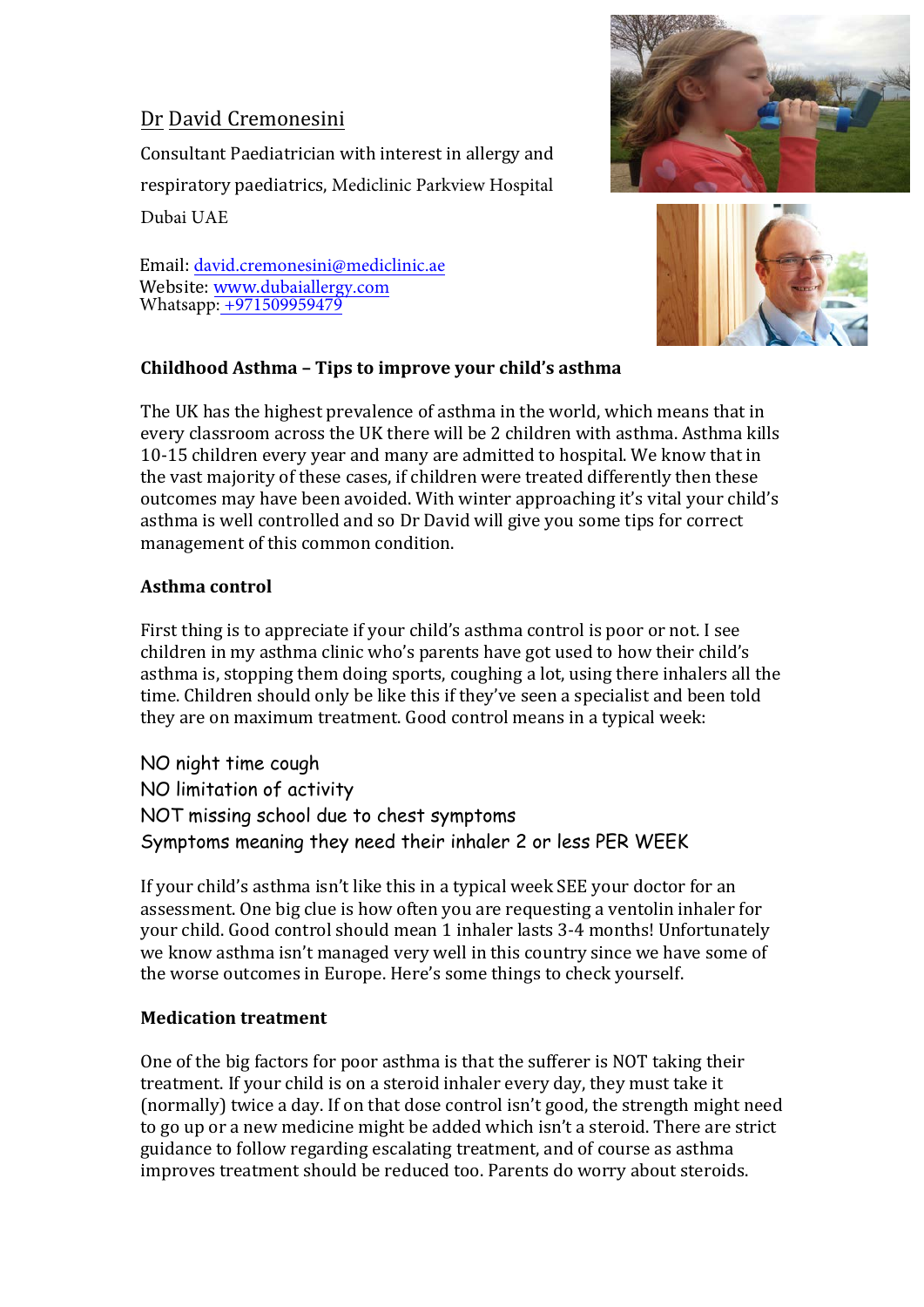However hey are the most effective treatment to control your child's asthma ONLY if taken every day. Sometimes I see control getting worse after parents leave the responsibility of taking the treatment to their child. Supervision is key and so if your child's control is suboptimal, a period of closer supervision may improve things. Children don't understand why they need to take it, and the steroid inhaler makes no obvious difference to their symptoms, unlike ventolin. Mornings are busy getting ready for school but work as a family to ensure you find time to help your child.

#### **Technique**

I'm going to be bold and say something not all GPs know.

#### **ALL CHILDREN TAKING A PREVENTER INHALER MUST USE A SPACER**

Your inhaler (such as ventolin/seretide/clenil) if you press it the medicine comes out very quickly, yet we expect that medicine to get round the bend in the throat into the bottom of the lungs. It's very hard to do that, yet if taken with a spacer, you will give it the best chance. Useful summary:

#### http://www.nhs.uk/Video/Pages/Childrensasthmainhaler.aspx

In reality I understand older children don't like spacers. They are "babyish" and so insisting on using a spacer is not worth it and only leads to poorer control. There are alternative breath activated inhalers (acculaers, turbohalers, clickhalers) which must be tried instead. Such options should be discussed with your local GP or asthma nurse.

#### **Environment**

One of the most common times children's asthma gets worse is during the summer, and that's because hayfever is so common in children with asthma. If your child suffers from a runny nose, itchy eyes, blocked/itch nose they might have allergic rhinitis. It's vital to manage it effectively with antihistamines and/or nasal steroids. Do ensure you are taking the nasal steroids properly  $$ essentially aim to OUTER part of nose and don't sniff too hard to keep medicine IN THE nose) If your child has allergic rhinitis just in the summer, then that's probably due to pollens. However some children have this problem all year round and then the cause is House Dust Mite or animal hairs. If you have a pet and the asthma is poorly controlled its useful to get an allergy test to see if the pet is contributing to the asthma. Any test doesn't prove it is, only suggests it might be so then consider these questions:

## Is my child's asthma much better when on holiday AWAY from home? Does my child get symptoms of itchy rash/nose or wheezing when touching our pet?

You might need to make some hard decisions, but don't be hasty, seek advice, Allergy to pets can come on at any age irrespective how long the child has been